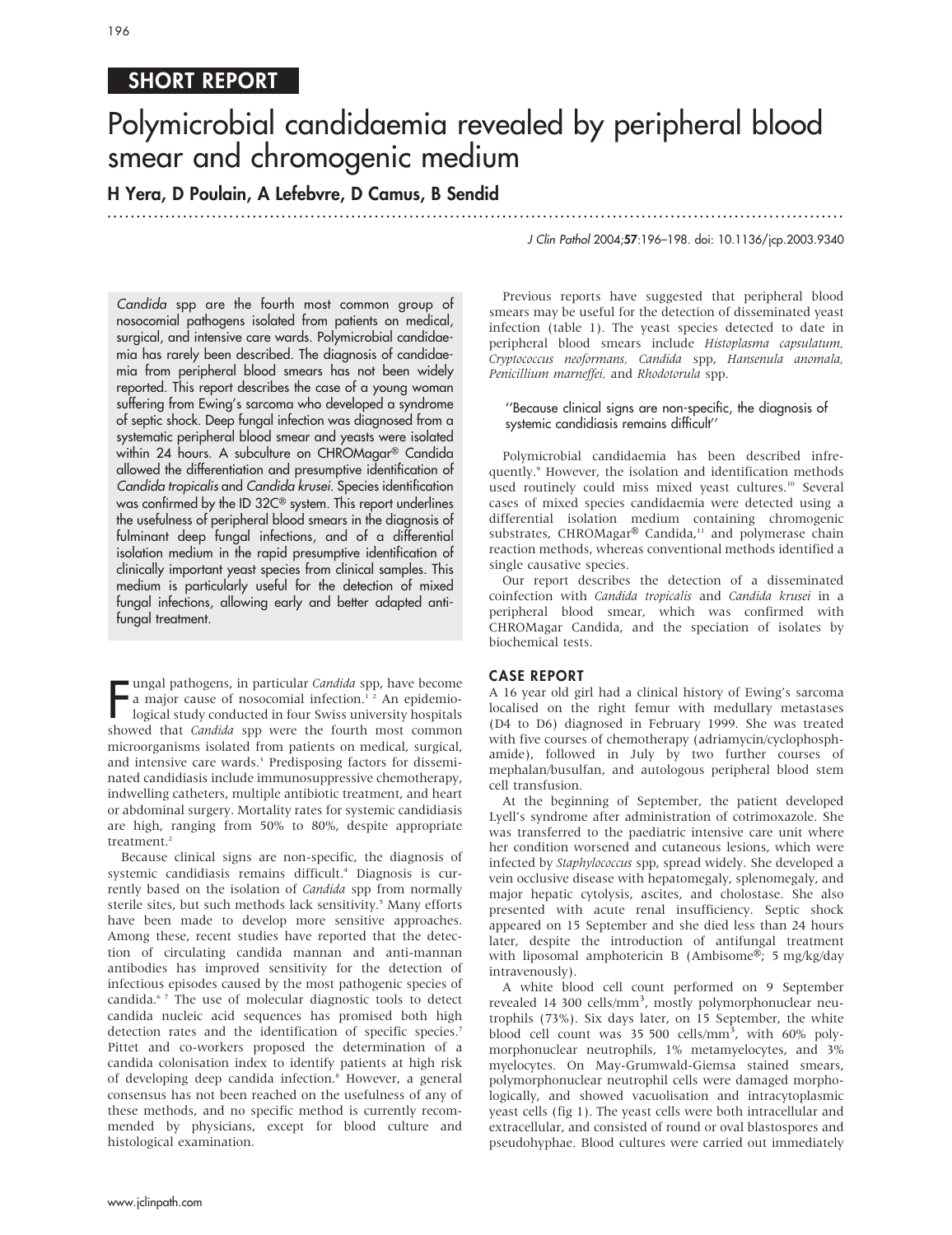| Ref                                                                          | No. of<br>cases | <b>Category of patients</b>         | Outcome       | <b>Isolated</b> species                                               | Antifungal<br>treatment |
|------------------------------------------------------------------------------|-----------------|-------------------------------------|---------------|-----------------------------------------------------------------------|-------------------------|
| Berrouane <i>et al. J Clin Pathol</i> 1998; <b>51</b> :537–8                 | 1               | Intestinal obstruction              | Death         | Candida albicans                                                      | Fluconazole             |
| Manabe et al. Rinsho Ketsueki 1997;38:669-73                                 | $\mathbf{1}$    | Disseminated neuroblastoma          | Death         | Rhodotorula rubra                                                     |                         |
|                                                                              |                 |                                     |               |                                                                       |                         |
|                                                                              | 1               | Langerhan's cell histiocytosis      | Death         | Candida guilliermondii                                                | AMB                     |
| Gavinet et al. J Mycol Med 1995;5:53-5                                       | $\mathbf{1}$    | Epidermoidal carcinoma              | Death         | Candida glabrata                                                      | AMB                     |
| Chao et al. Bone Marrow Transplant<br>1994;14:647-9                          | $\mathbf{1}$    | Syngeneic BMT                       | Alive         | Candida parapsilosis                                                  | Fluconazole             |
|                                                                              | 1               | Allogeneic BMT                      | Alive         | Rhodotorula glutinis                                                  | AMB                     |
| Girmenia and Jaalouk. Eur J Haematol<br>1994;52:124-5                        | 4               | Haematological malignancies         | Alive         | C parapsilosis (2),<br>C guilliermondii (1),<br>Hansenula anomala (1) |                         |
| Supparatpinyo and Sirisantana. Clin Infect Dis<br>1994;18:246-7              | $\mathbf{1}$    | <b>AIDS</b>                         | Loss of sight | Penicillium marneffei                                                 | AMB                     |
| Casanova-Cardiel and Ruiz-Ordaz. Rev Invest Clin 4<br>1993;45:67-70          |                 | <b>AIDS</b>                         | Death         | Histoplasma capsulatum                                                | None (1), AMB<br>(3)    |
| Marshall et al. Am J Clin Pathol 1990; <b>93</b> :526–32                     | $\overline{2}$  | <b>AIDS</b>                         |               | H capsulatum (2)                                                      |                         |
|                                                                              | $\overline{2}$  | Prematurity                         |               | C albicans (1),<br>C parapsilosis (1)                                 |                         |
|                                                                              | $\overline{2}$  | Intestinal diseases                 |               | C albicans (1), Candida                                               |                         |
|                                                                              |                 |                                     |               | tropicalis (1)                                                        |                         |
| Rosti et al. Haematologica 1990;75:480-1                                     | 1               | Allogeneic BMT                      | Alive         | C tropicalis                                                          | Liposomal AMB           |
| Yao et al. Am J Med 1990; <b>89</b> :100–2                                   | $\mathbf{1}$    | <b>AIDS</b>                         | Death         | Cryptococcus neoformans                                               |                         |
| Buchman et al. JAMA 1988;260:2926                                            | $\mathbf{1}$    | Longterm total parenteral nutrition | Alive         | C glabrata                                                            | AMB                     |
| Kates <i>et al. Lab Med</i> 1988; <b>19</b> :25                              | $\mathbf{1}$    | Longterm total parenteral nutrition | Alive         | Candida krusei, then C<br>albicans                                    | AMB                     |
| Ossenkoppele et al. Neth J Med 1988;33:30-2                                  | $\mathbf{1}$    | Autologous BMT                      | Alive         | C parapsilosis                                                        | AMB                     |
| Dietriech et al. Schweiz Med Wochenschr<br>1987;117:1289-96                  | $\mathbf{1}$    | <b>AIDS</b>                         | Death         | H capsulatum                                                          |                         |
| Monihan et al. Arch Pathol Lab Med<br>1986;110:1180-1                        | 1               | CLL and Kaposi's sarcoma            | Death         | C parapsilosis                                                        | AMB                     |
| Paul et al. Pediatr Infect Dis 1986;5:274-5                                  | 1               | <b>AIDS</b>                         | Death         | H capsulatum                                                          | AMB                     |
|                                                                              | 1               |                                     |               |                                                                       |                         |
| Baptist et al. N Y State J Med 1985;85:664-5                                 |                 | <b>AIDS</b>                         | Death         | H capsulatum                                                          | None                    |
| Henochowicz <i>et al. JAMA</i> 1985; <b>253</b> :3148                        | 1               | <b>AIDS</b>                         | Death         | H capsulatum                                                          | AMB                     |
| Macher et al. Ophthalmology 1985;92:1159-64                                  | 1               | <b>AIDS</b>                         | Death         | H capsulatum                                                          | AMB                     |
| Wheat et al. Am J Med 1985;78:203-10                                         | 1               | <b>AIDS</b>                         | Death         | H capsulatum                                                          | AMB                     |
| Bonner et al. Arch Intern Med 1984;144:2178-81                               | 1               | <b>AIDS</b>                         | Alive         | H capsulatum                                                          | AMB                     |
| Girard et al. South Med J 1977;70:65-6                                       |                 | Metastatic carcinoma                | Death         | H capsulatum                                                          | AMB                     |
|                                                                              | 1               | Hodgkin lymphoma                    | Death         | H capsulatum                                                          | AMB                     |
|                                                                              | $\mathbf{1}$    |                                     | Alive         | C albicans                                                            |                         |
| Kobza and Steenblock. BMJ 1977;1:1640–1                                      |                 | Intestinal obstruction              |               |                                                                       | $AMB+5FC$               |
| Portnoy et al. N Engl J Med 1971; <b>285</b> :1010–11                        | 1               | Intestinal obstruction              | Alive         | C albicans                                                            | $AMB+5FC$               |
|                                                                              | $\mathbf{1}$    | Malabsorption syndrome              | Death         | C albicans                                                            | AMB                     |
| Hahn et al. MO Med 1973; <b>70</b> :249-50                                   | 1               | <b>CLL</b>                          | Death         | H capsulatum                                                          | AMB                     |
| Silverman et al. Am J Clin Pathol 1973;60:473-5                              | 1               | Intestinal obstruction              | Death         | C albicans                                                            | AMB                     |
| Jacobs. JAMA 1969;207:1916                                                   | $\mathbf{1}$    | Renal transplantation               | Death         | H capsulatum                                                          |                         |
| Lopez and Grocott. Am J Clin Pathol<br>1968;50:692-4                         | $\mathbf{1}$    | Histiocytosis X                     | Death         | H capsulatum                                                          | AMB                     |
| Holland and Holland. Am J Dis Child<br>1966;112:412-21                       | $\mathbf{1}$    | Abdominal distension                | Death         | H capsulatum                                                          | AMB                     |
| Jobe and Koepke. Tech Bull Regist Med Technol<br>1966;36:156-7               | $\mathbf{1}$    | Anaemia                             | Death         | H capsulatum                                                          | AMB                     |
| Hood et al. Can Med Assoc J 1965;93:587-92                                   | 1               | Renal homotransplantation           | Death         | H capsulatum                                                          |                         |
| Silverman <i>et al. Am J Med</i> 1955; <b>19</b> :410–59                     | 1               |                                     | Death         | H capsulatum                                                          |                         |
| Ffrench and Shemoi. Can Med Assoc J                                          | $\mathbf{1}$    | Aplastic anaemia                    | Death         | C albicans                                                            |                         |
| 1954;71:238-41<br>Parsons and Zarafonetis. Arch Intern Med<br>$1945:75:1-23$ |                 |                                     | Death         | H capsulatum                                                          |                         |
|                                                                              |                 |                                     |               |                                                                       |                         |
| Reid et al. J Lab Clin Med 1942;27:419-34                                    | 1               |                                     | Death         | H capsulatum                                                          |                         |
| Amolsch and Wax. Am J Pathol 1939;15:477-81                                  | $\mathbf{1}$    |                                     | Death         | H capsulatum                                                          |                         |
| Dodd and Tompkins. Am J Trop Med<br>1934;14:127-37                           | $\mathbf{1}$    | Anaemia                             | Death         | H capsulatum                                                          |                         |

on Bactec® 9050 mycosis aerobic medium and yeasts were isolated 24 hours later. Identification of the yeasts was performed using the following standard tests: BICHRO LATEX ALBICANS®, which was negative, and the ID 32 $C^{\circledast}$ system, which was uninterpretable, suggesting the possibility of a mixed yeast infection. A subculture on CHROMagar Candida revealed two types of colony: C tropicalis (blue with a halo) and C krusei (pink). This presumptive identification was confirmed with the ID 32C system.

#### **DISCUSSION**

In most reported cases, the observation of fungal elements in peripheral blood smears from patients has allowed an early diagnosis and the initiation of antifungal treatment (table 1). The diagnosis was mainly fortuitous in systematic peripheral blood smears stained with May-Grumwald-Giemsa or Giemsa, often when performing a white blood cell count. Most patients described had haematological malignancies, AIDS, or intestinal obstruction, and the fungaemias in these patients were associated with a high mortality rate (62%). Histoplasma capsulatum was involved in 26 of the 52 reported cases of disseminated yeast infection. Among these, 13 cases were in patients with AIDS. The second most common cause of fungaemia was Candida spp. Most episodes were seen in patients with haematological malignancies (eight of 14) or intestinal diseases (seven of eight). Candida albicans was involved in six of the seven cases of disseminated candidiasis